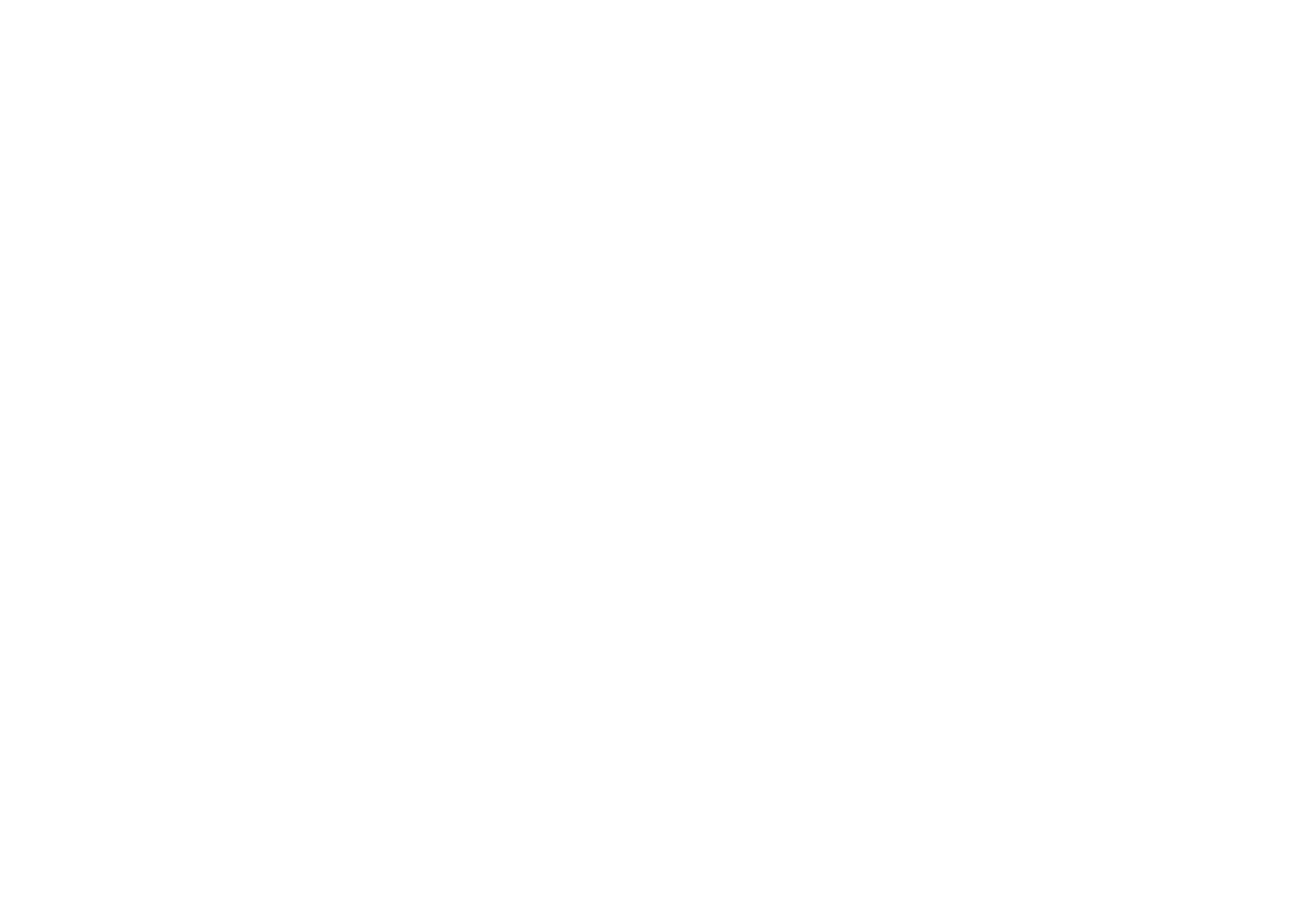## **Table of Contents**

| <b>Contents</b> | <b>Page</b> |
|-----------------|-------------|
|                 |             |
|                 |             |
|                 |             |
|                 |             |
|                 |             |
|                 |             |
|                 |             |

**The information in this booklet is general and is not meant to be specific to each child with Propionic Acidemia (PA). Certain treatments may be recommended for some children but not others. Children with PA should be followed by a physician specializing in metabolic diseases (metabolic specialist) in addition to their primary doctor. For a list of metabolic centers, see page 20 or visit our website at www.dhs.ca.gov/gdb.**

\*Underlined words in booklet are defined in the Glossary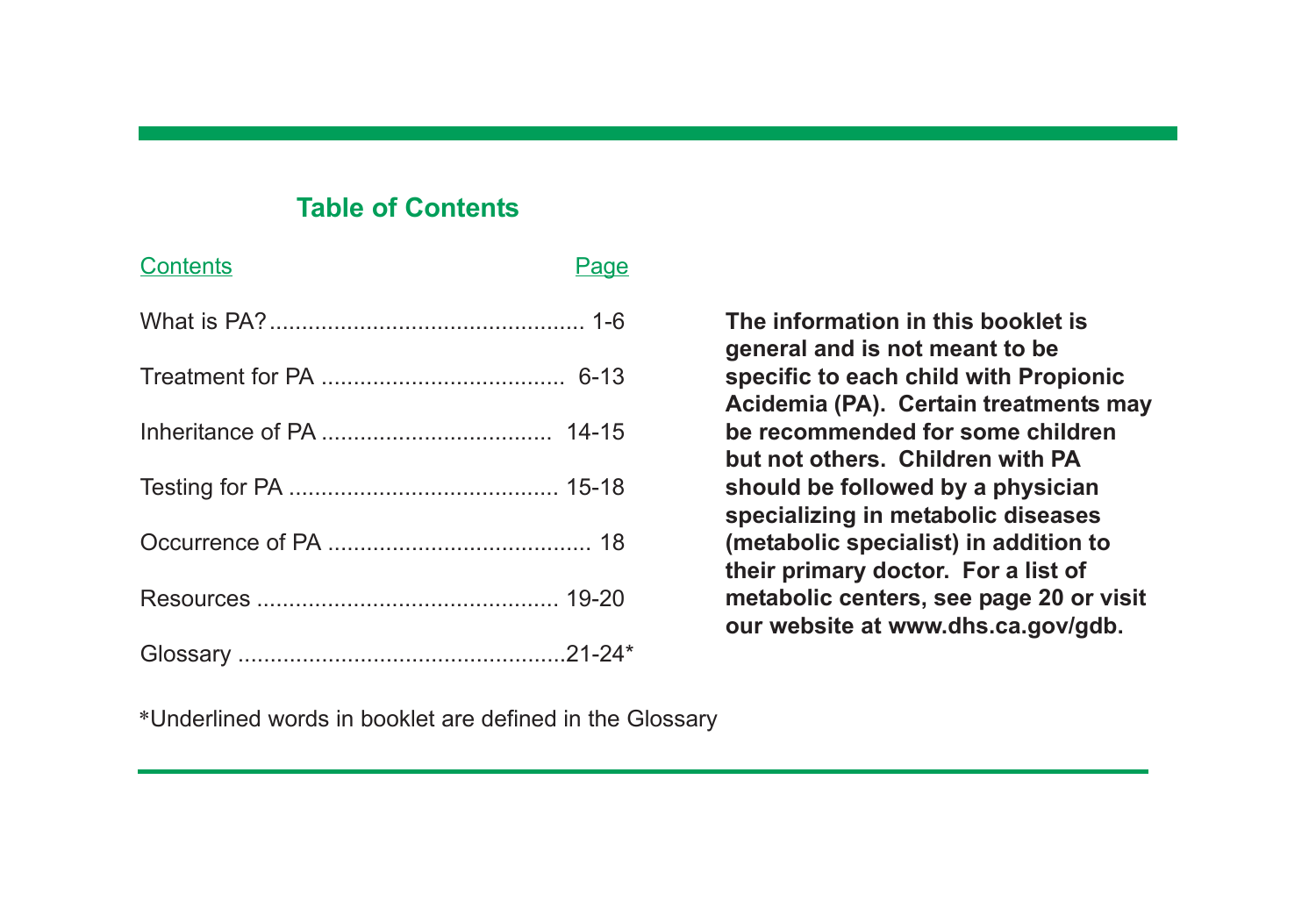### **What is PA?**

1

PA stands for "propionic acidemia." It is one type of organic acid disorder. People with these disorders have problems breaking down and using certain amino acids from the food they eat.

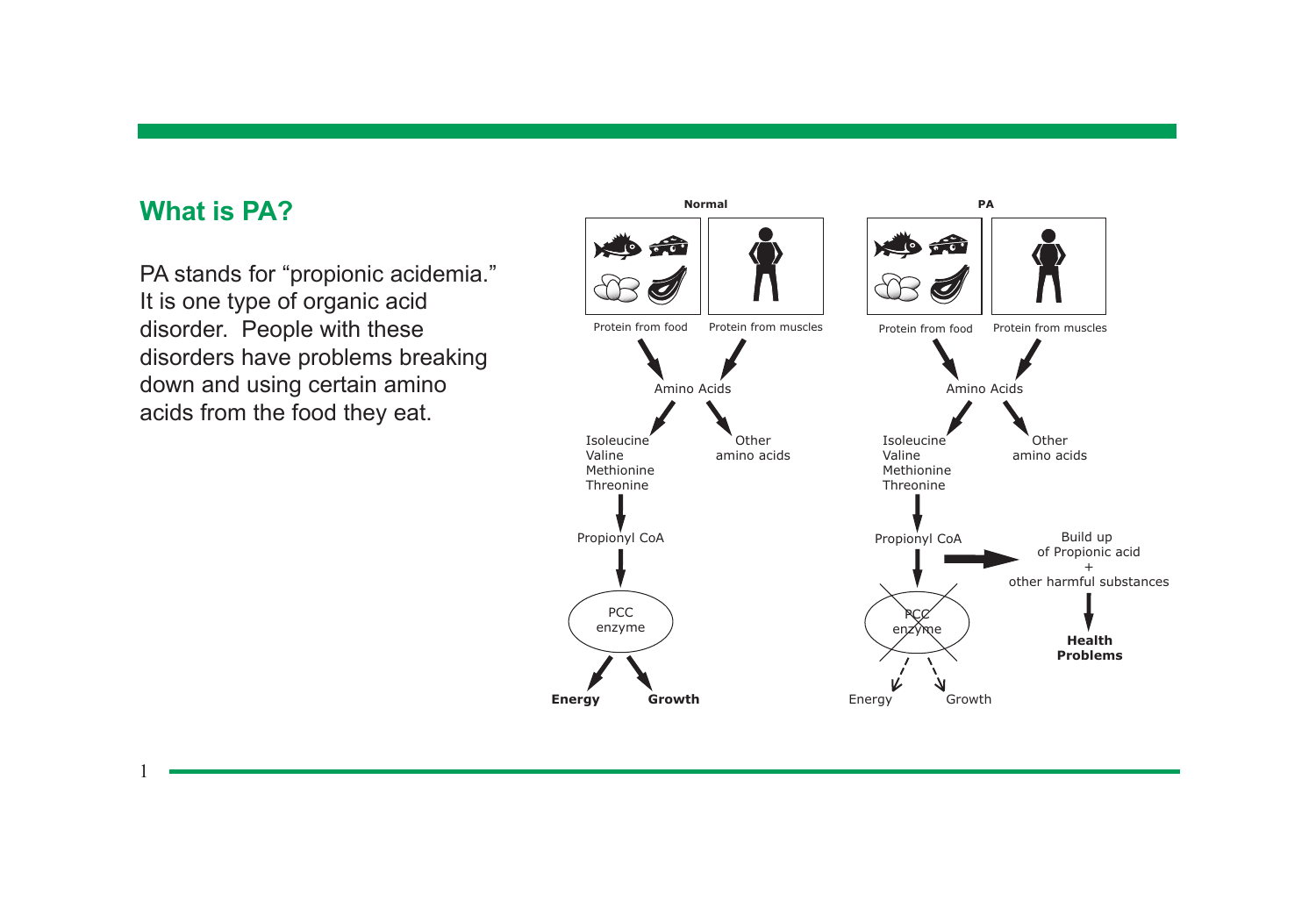#### **What causes PA?**

In order for the body to use protein from the food we eat, it is broken down into smaller parts called amino acids. Special enzymes then make changes to the amino acids so the body can use them.

PA occurs when an enzyme called "propionyl CoA carboxylase" (PCC) is either missing or not working properly. This enzyme's job is to change certain amino acids so the body can use them. When this enzyme is not working, substances called glycine and propionic acid, along with other harmful substances, build up in the blood and cause problems.

The four amino acids that cannot be used correctly are isoleucine, valine, methionine, and threonine. These amino acids are found in all foods that contain protein. Large amounts are found in meat, eggs, milk and other dairy products. Smaller amounts are found in flour, cereal, and some vegetables and fruits.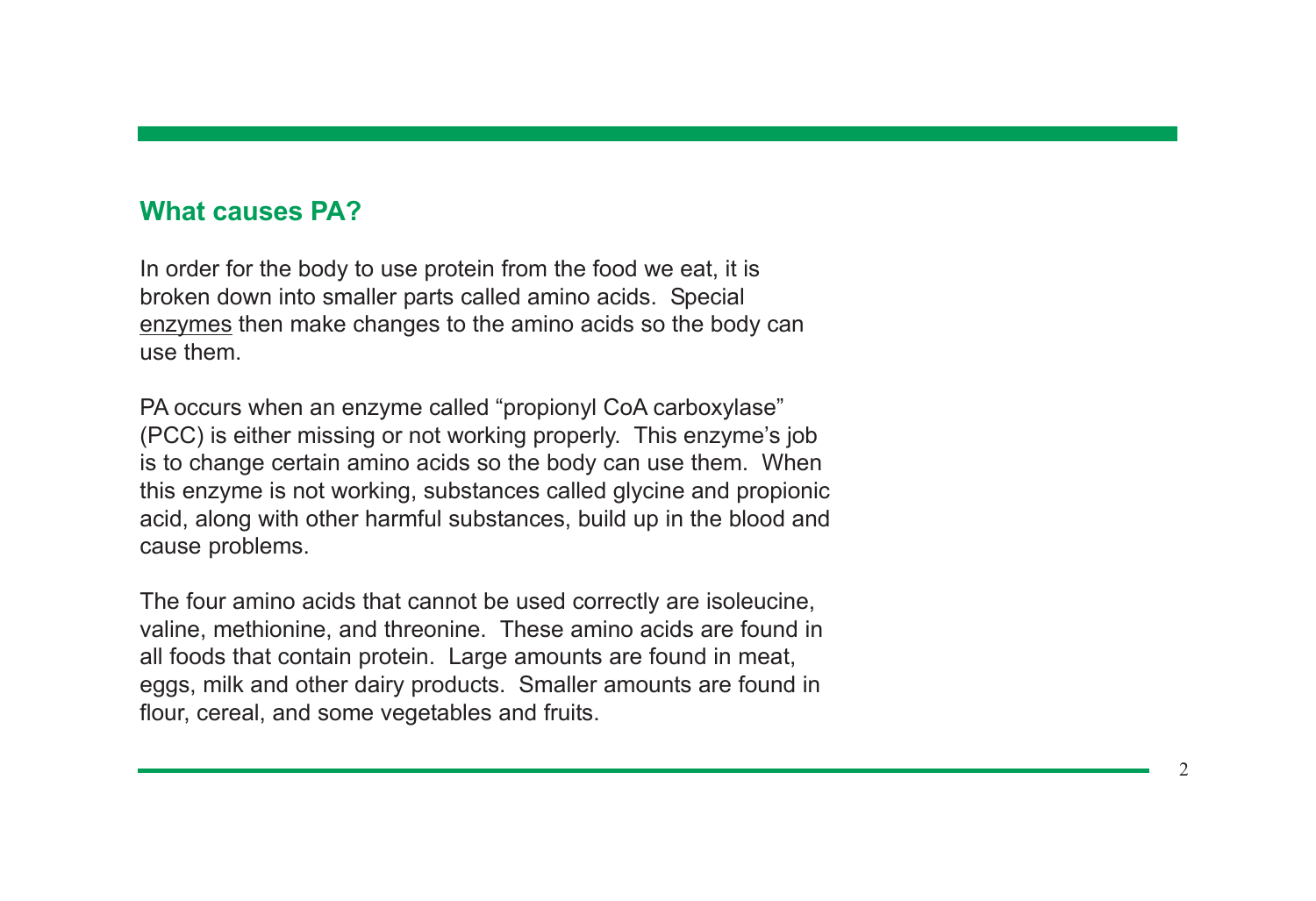# **What causes the PCC enzyme to be missing or not working correctly?**

Genes tell the body to make various enzymes. People with PA have a pair of genes that do not work correctly. Because of these gene changes, the PCC enzyme does not work properly or is not made at all

# **If PA is not treated, what problems occur?**

Each child with PA is likely to have somewhat different effects. Many babies with PA start having symptoms in the first few days of life. Others have their first symptoms sometime in infancy.

PA causes episodes of illness called metabolic crises. Some of the first symptoms of a metabolic crisis are:

- poor appetite
- vomiting
- extreme sleepiness or lack of energy
- low muscle tone (floppy muscles and joints)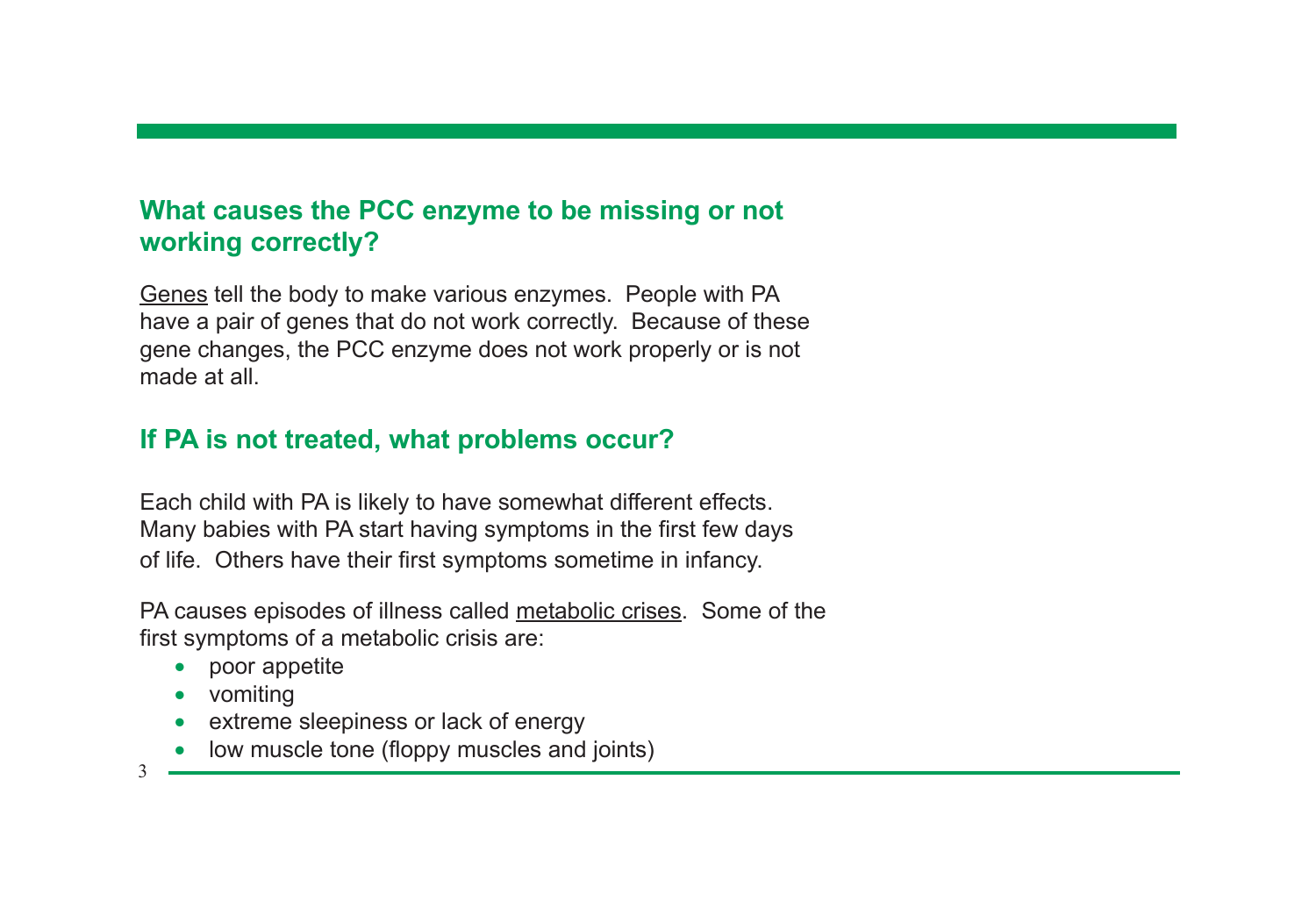Common lab findings are:

- ketones in the urine
- high levels of acidic substances in the blood, called metabolic acidosis
- high blood ammonia levels
- high blood levels of glycine
- high levels of certain organic acids
- low platelets
- low white blood cells

If a metabolic crisis is not treated, a child with PA can develop:

- breathing problems
- seizures
- swelling of the brain
- stroke
- coma, sometimes leading to death

Between episodes of metabolic crisis, children with PA are often healthy.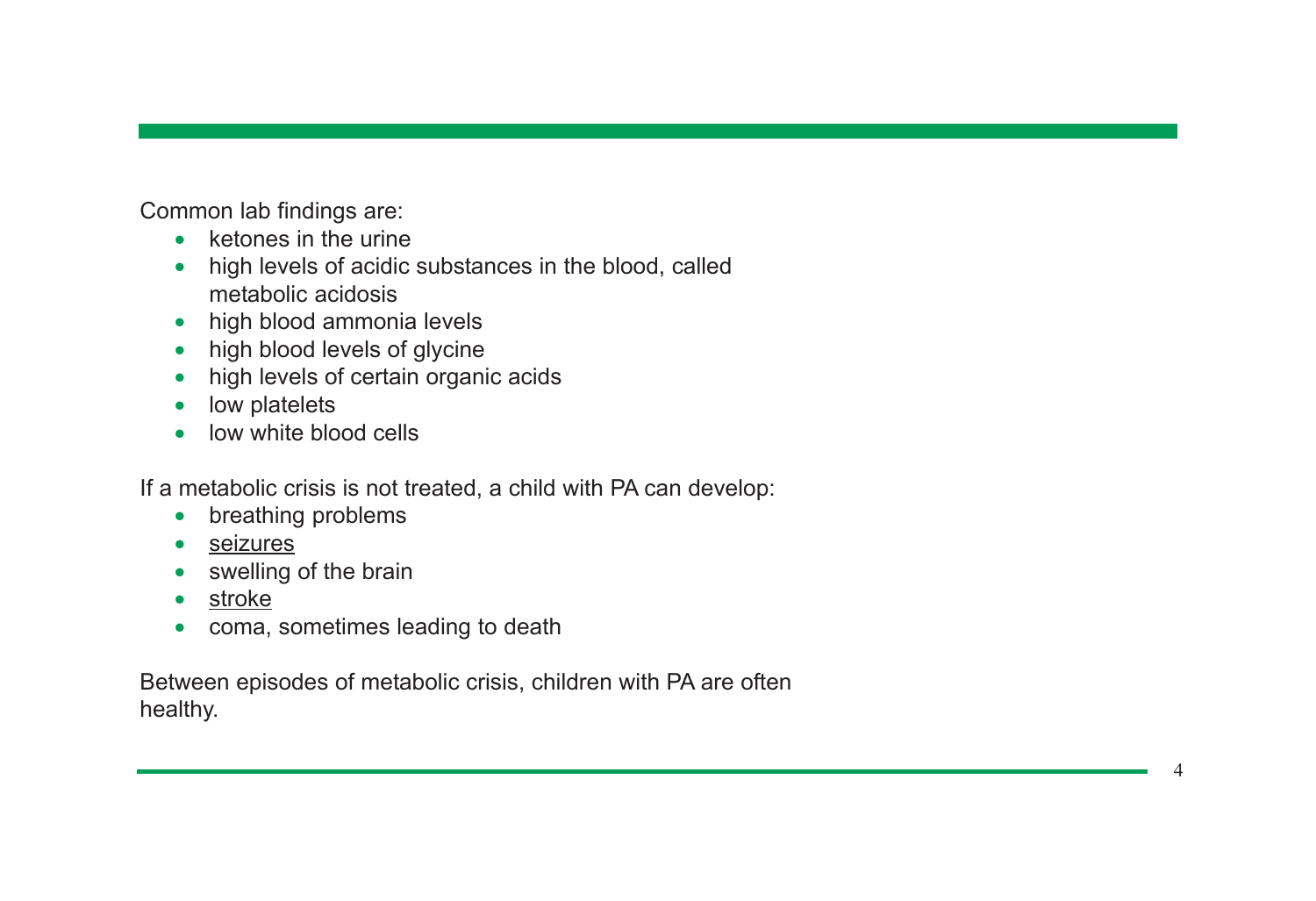A metabolic crisis can be triggered by:

- eating large amounts of protein
- illness or infection
- going too long without food
- stressful events such as surgery

Long-term effects are seen in some children with PA. These can include:

- learning disabilities or mental retardation
- delays in walking and motor skills
- abnormal involuntary movements (dystonia or choreoathetosis)
- rigid muscle tone, called spasticity
- poor growth with short stature
- seizures
- osteoporosis
- inflammation of the pancreas, called pancreatitis
- skin rashes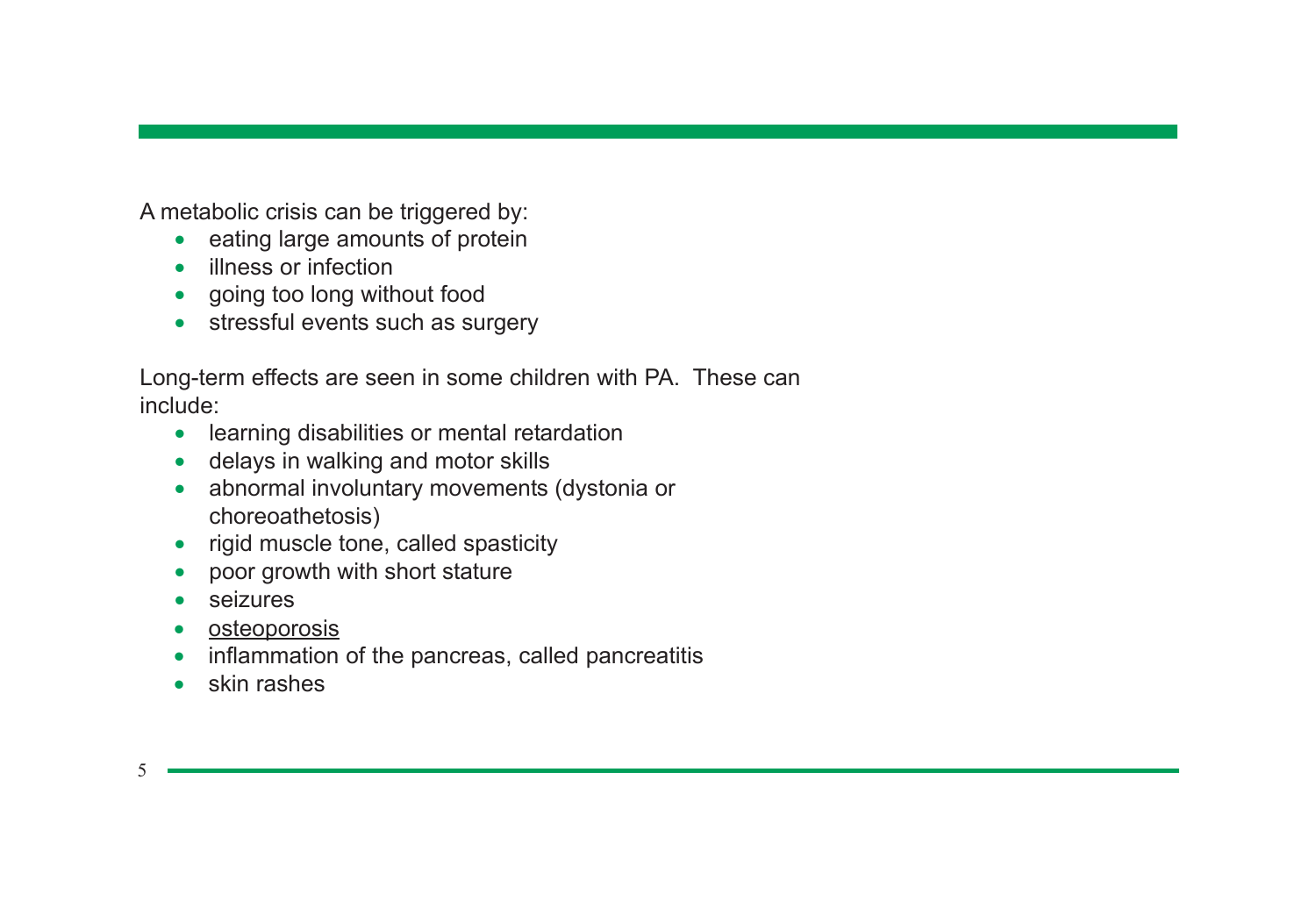Without treatment, brain damage can occur. This can result in mental retardation. If not treated, many babies with PA die within the first year of life.

A small number of people with PA never have symptoms and are only found after a brother or sister is diagnosed.

## **What happens when PA is treated?**

Babies who have prompt and ongoing treatment before they have a metabolic crisis may have normal growth and development. In general, the earlier treatment is started, the better the outcome.

Even with treatment, some children have life-long learning problems or mental retardation. Seizures or problems with involuntary movements also occur in some children, despite treatment. Children with PA often have more infections than usual. These need to be treated promptly to avoid a metabolic crisis.

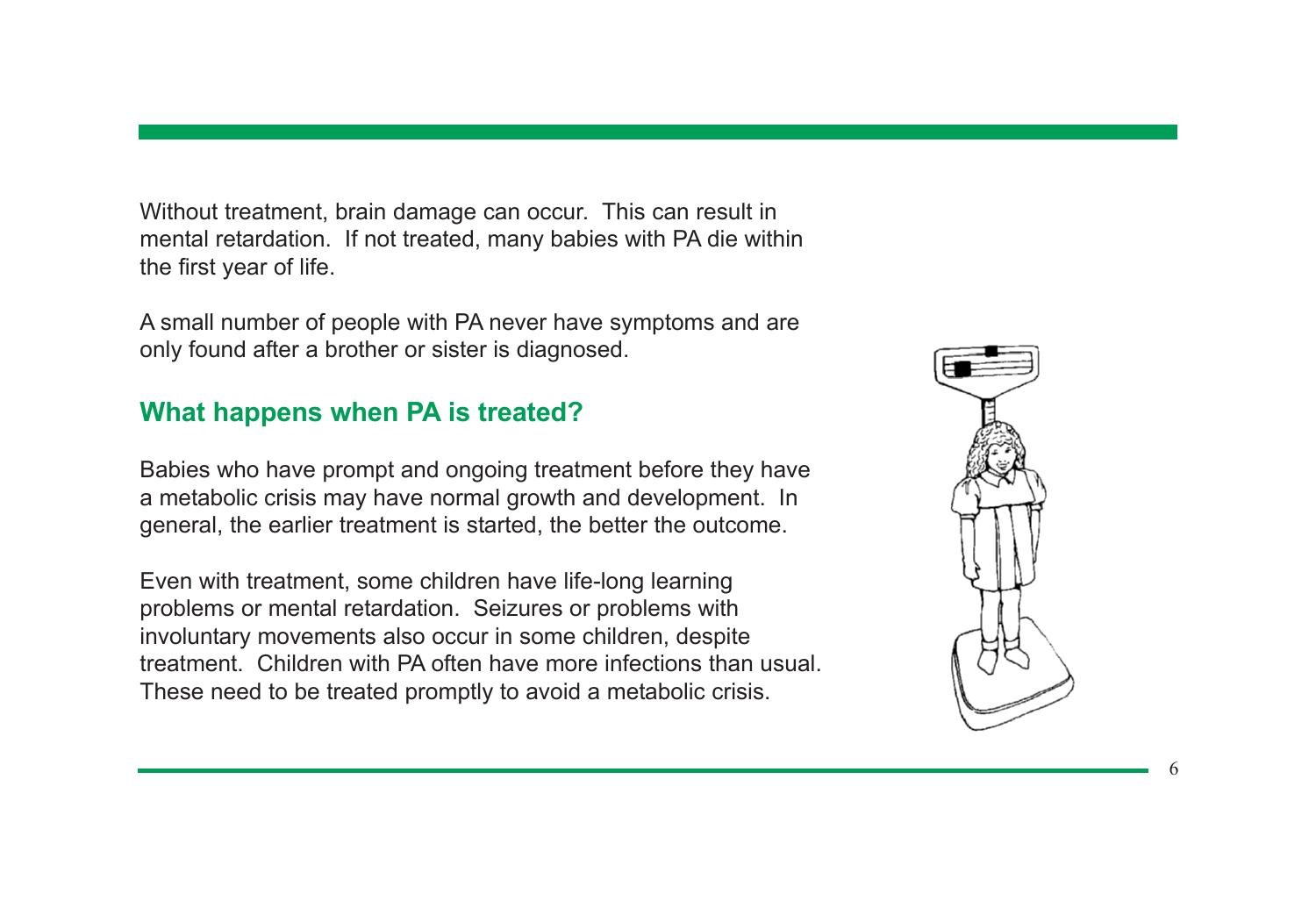# **What is the treatment for PA?**

Your baby's primary doctor will work with a metabolic specialist and a dietician to care for your child.

Prompt treatment is needed to prevent mental retardation and serious medical problems. Most children need to be on a lowprotein diet and drink a special medical formula. You should start the diet and formula as soon as you know your child has PA.

The following are treatments often recommended for children with PA:

### **1. Low-protein diet, medical foods and medical formula**

A food plan low in the amino acids leucine, valine, methionine, and threonine, with limited amounts of protein is often recommended. Most food in the diet will be carbohydrates (bread, cereal, pasta, fruit, vegetables, etc.). Carbohydrates give the body many types of sugar that can be used as energy. Eating a diet high in carbohydrates and low in protein can help prevent metabolic crises.

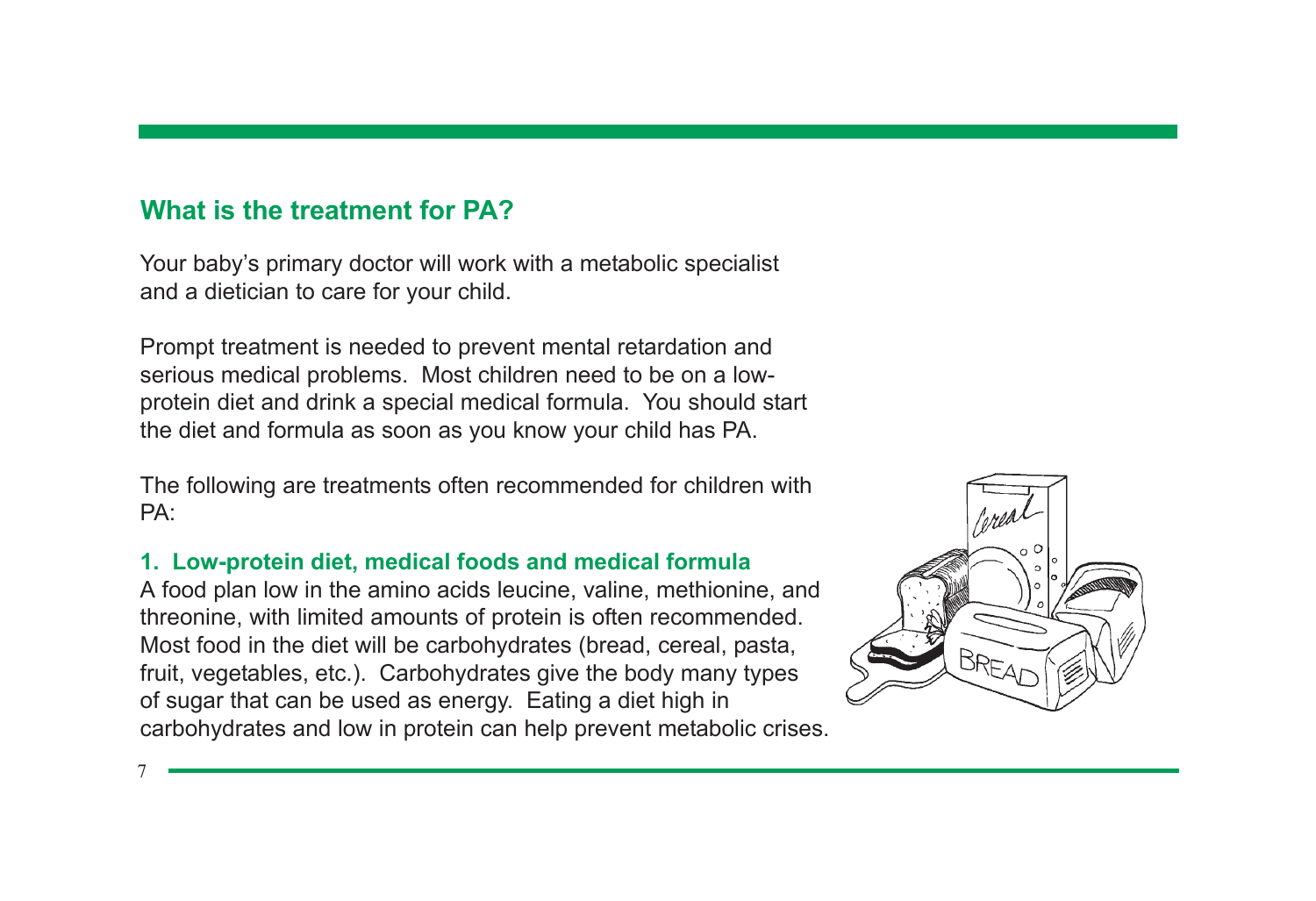Foods high in protein that may need to be avoided or limited include:

- milk and dairy products
- meat and poultry
- fish
- eggs
- dried beans and legumes
- nuts and peanut butter

Many vegetables and fruits have only small amounts of protein and can be eaten in carefully measured amounts. Do not remove all protein from the diet. Children with PA need a certain amount of protein to grow properly.

Your dietician will create a food plan that contains the right amount of protein, nutrients, and energy to keep your child healthy. Your child will need to be on a special food plan throughout his or her life.

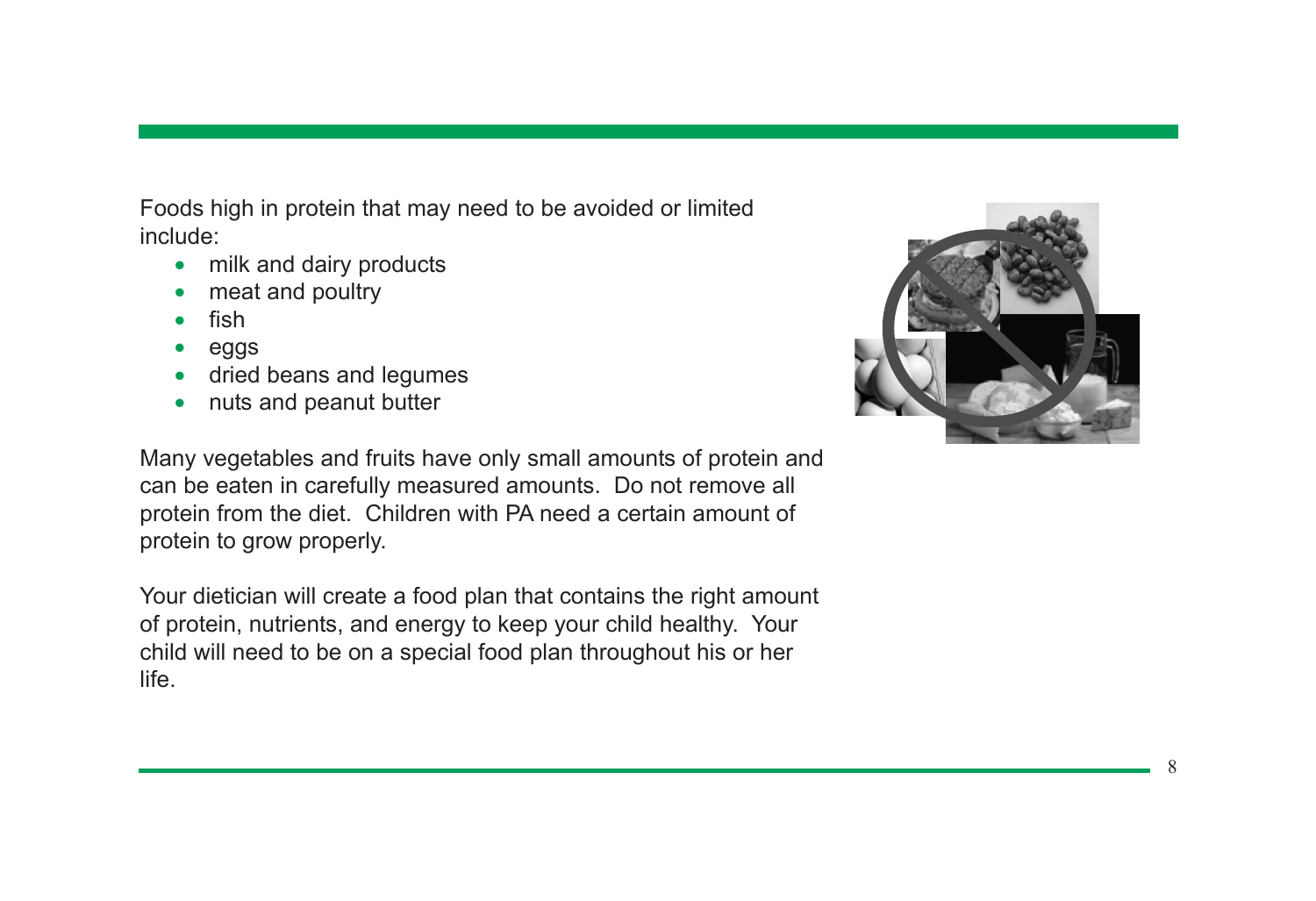In addition to a low-protein diet, your child may be given a special medical formula. This formula contains the correct amount of protein and nutrients needed for normal growth and development. Your metabolic specialist and dietician will tell you what type of formula is best and how much to use.

There are also medical foods such as special low protein flours, pastas, and rice that are made especially for people with organic acid disorders. Your dietician will tell you how to use these foods as part of your child's diet.

### **2. Avoid going a long time without food**

Babies and young children with PA need to eat often to avoid a metabolic crisis. Most children should not go without food for more than 4 to 6 hours. Some children may need to eat even more often than this. It is important that babies be fed during the night. You may need to wake them up if they do not wake up on their own.

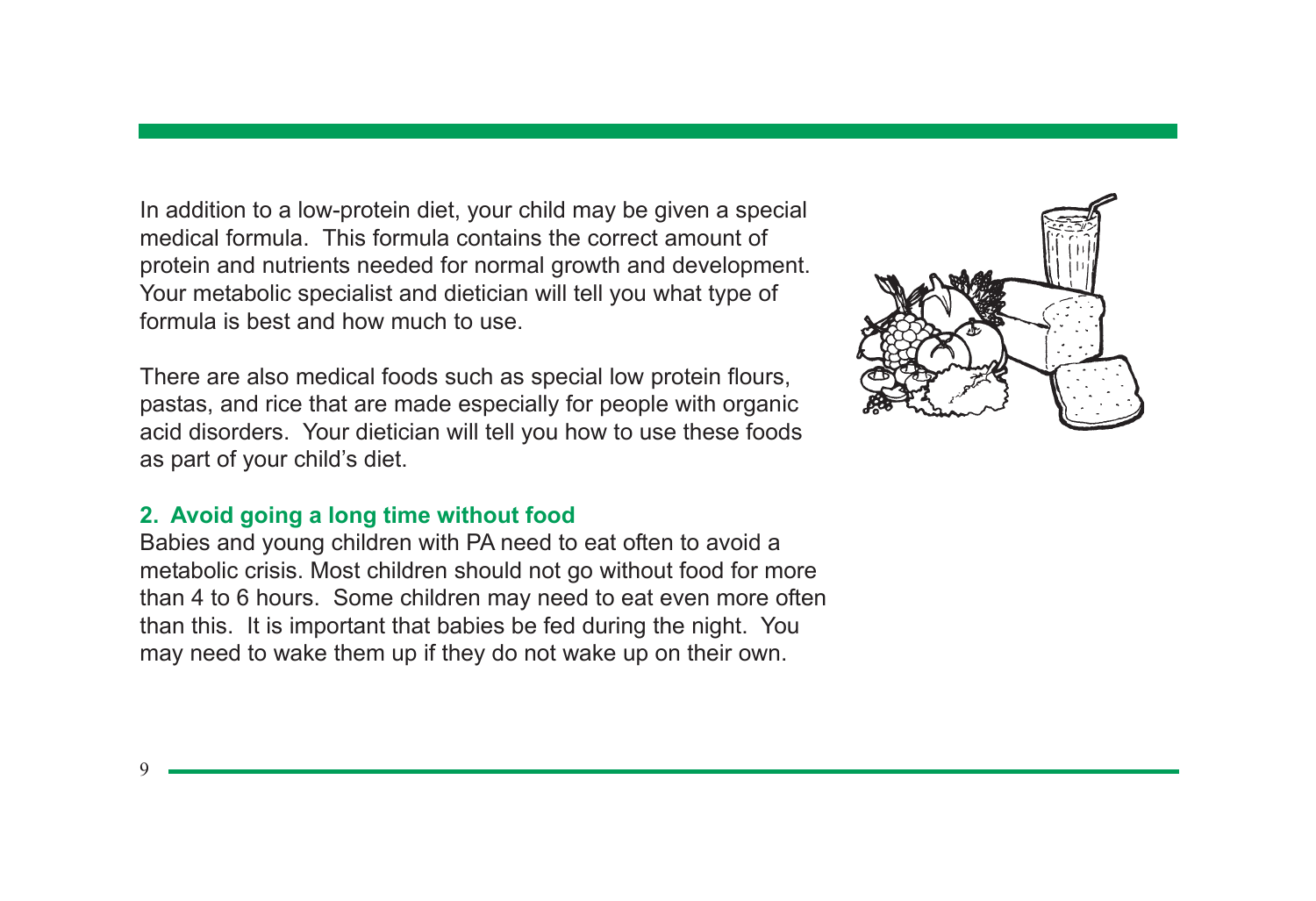You may be told to give your child a starchy snack before bed and another during the night. He or she may need another snack first thing in the morning. Raw cornstarch mixed with water, milk, or other drink is a good source of long-lasting energy. This is sometimes suggested for children older than one year of age. Your dietician can give you ideas for suitable snacks.

#### **3. Medication**

Children with PA may benefit by taking L-carnitine. This is a safe and natural substance that helps the body make energy. It also helps get rid of harmful wastes. L-carnitine is part of the usual treatment for PA. Your doctor will tell you how much your child needs.

Certain antibiotics, taken by mouth, can help reduce the amount of propionic acid in the intestines. Your doctor will decide if your child needs antibiotics and, if so, what type.

Some children may be given biotin supplements by mouth. Biotin is a type of B vitamin that helps the body make energy from food.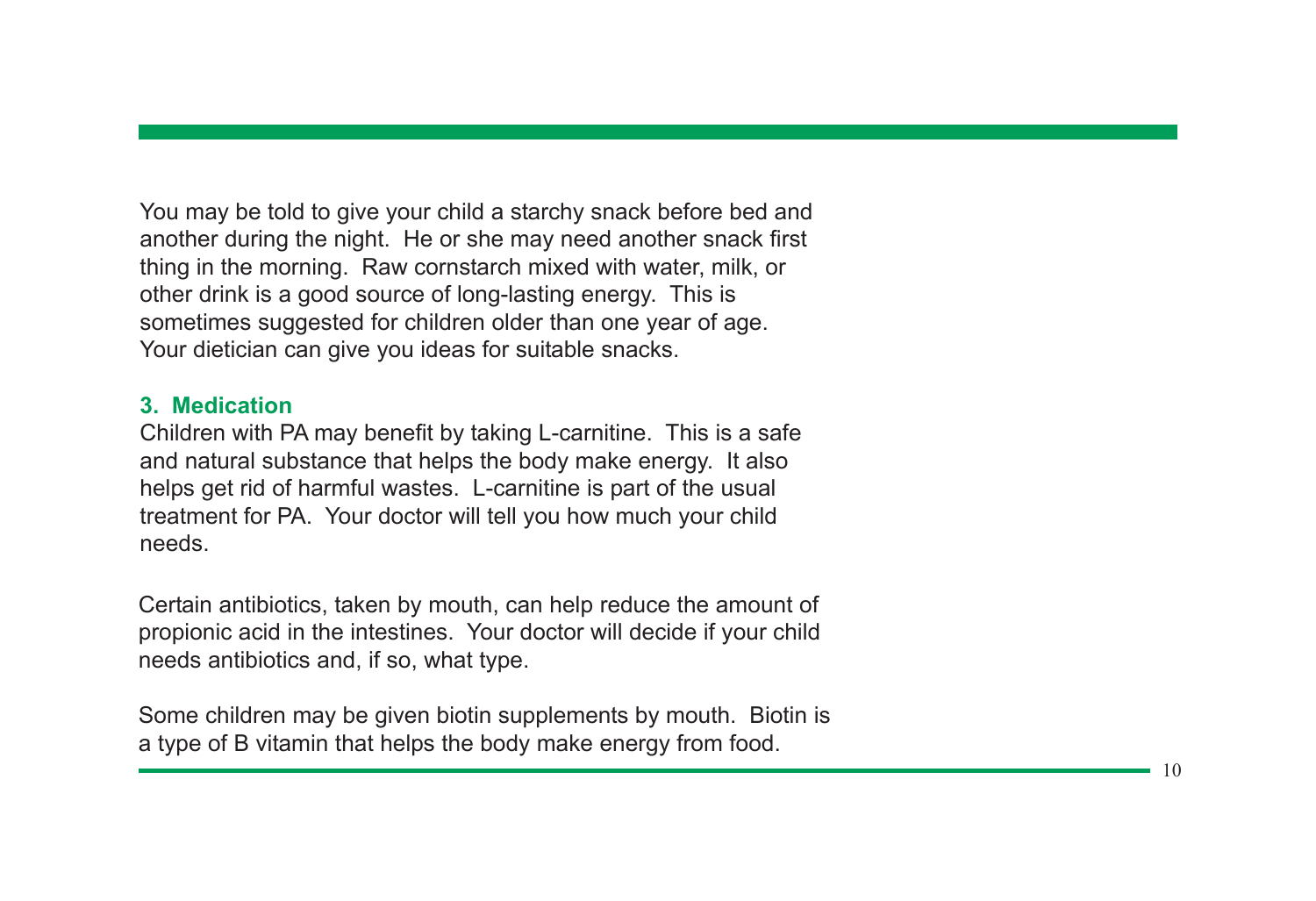Biotin has not been proven to help in PA. But, your doctor may talk with you about trying this supplement to see if it is of benefit to your child.

Children who are having symptoms of a metabolic crisis should be treated in the hospital. During a metabolic crisis, your child may be given medications such as bicarbonate by intravenous (IV) to help reduce the acid levels in the blood. Glucose is often given by IV to prevent the breakdown of protein and fat stored in the body.

Do not use any medication or supplement without first checking with your doctor or metabolic specialist.

#### **4. Regular urine and blood tests**

Your child will have periodic urine tests to check the level of ketones. These can be done at home or at the doctor's office. Ketones are substances formed when body fat is broken down for energy. This can happen after going without food for long periods of time, as the result of an illness, or during periods of heavy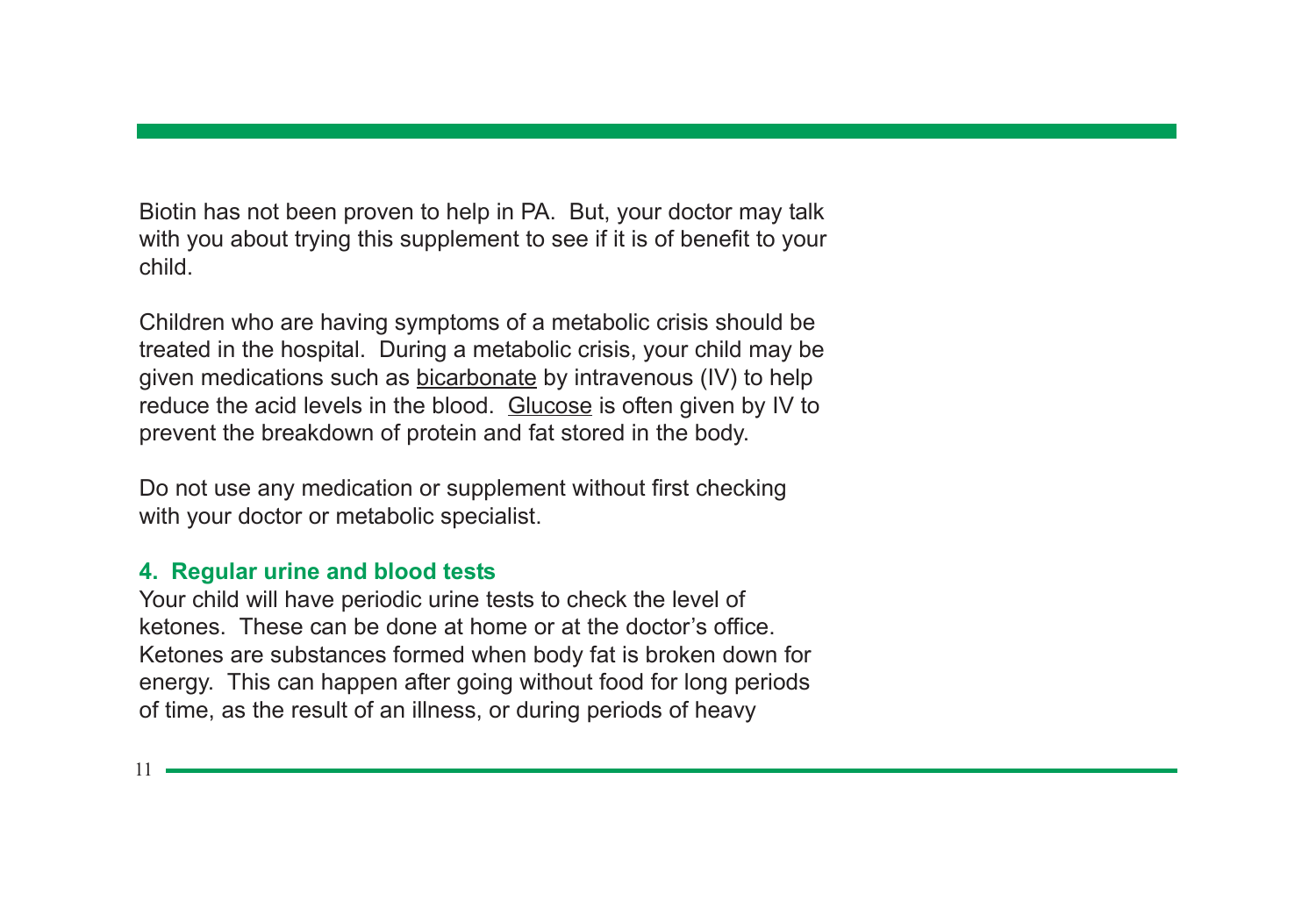exercise. Ketones in the urine may signal the start of a metabolic crisis.

Your child will have regular blood tests to measure the levels of amino acids. Urine tests may also be done. Your child's diet and medication may need to be adjusted based on the results of these tests.

## **5. Call your doctor immediately if your child has signs of illness**

In children with PA, even minor illness can lead to a metabolic crisis. In order to prevent problems, call your doctor right away when your child has any of the following symptoms:

- loss of appetite
- vomiting
- diarrhea
- infection or illness
- fever

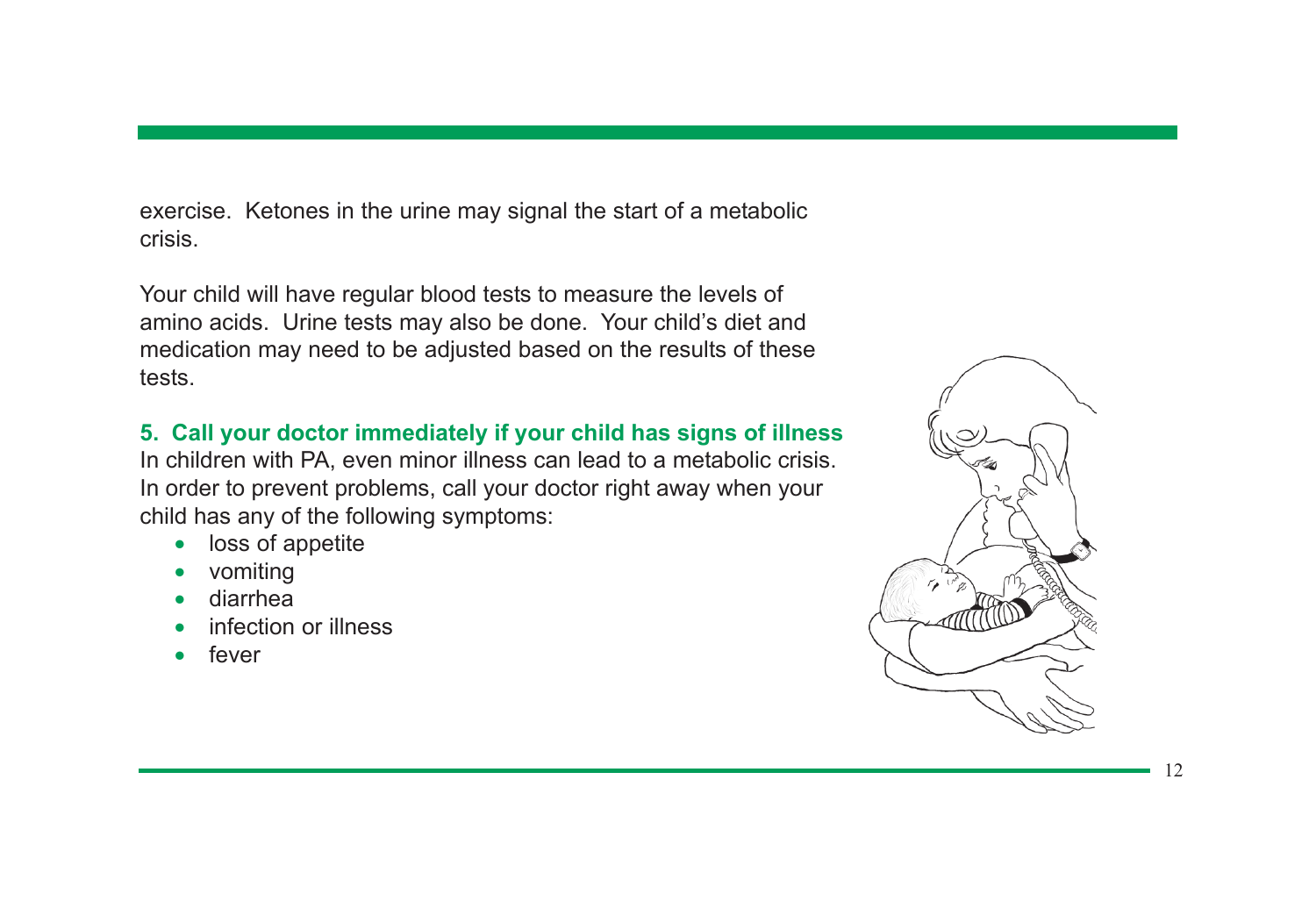Children with PA need to eat more starchy foods and drink more fluids when they are ill – even if they aren't hungry – or they could have a metabolic crisis. In addition, they should avoid eating protein during any illness.

Many children with PA need to be treated in the hospital during illness to avoid serious health problems.

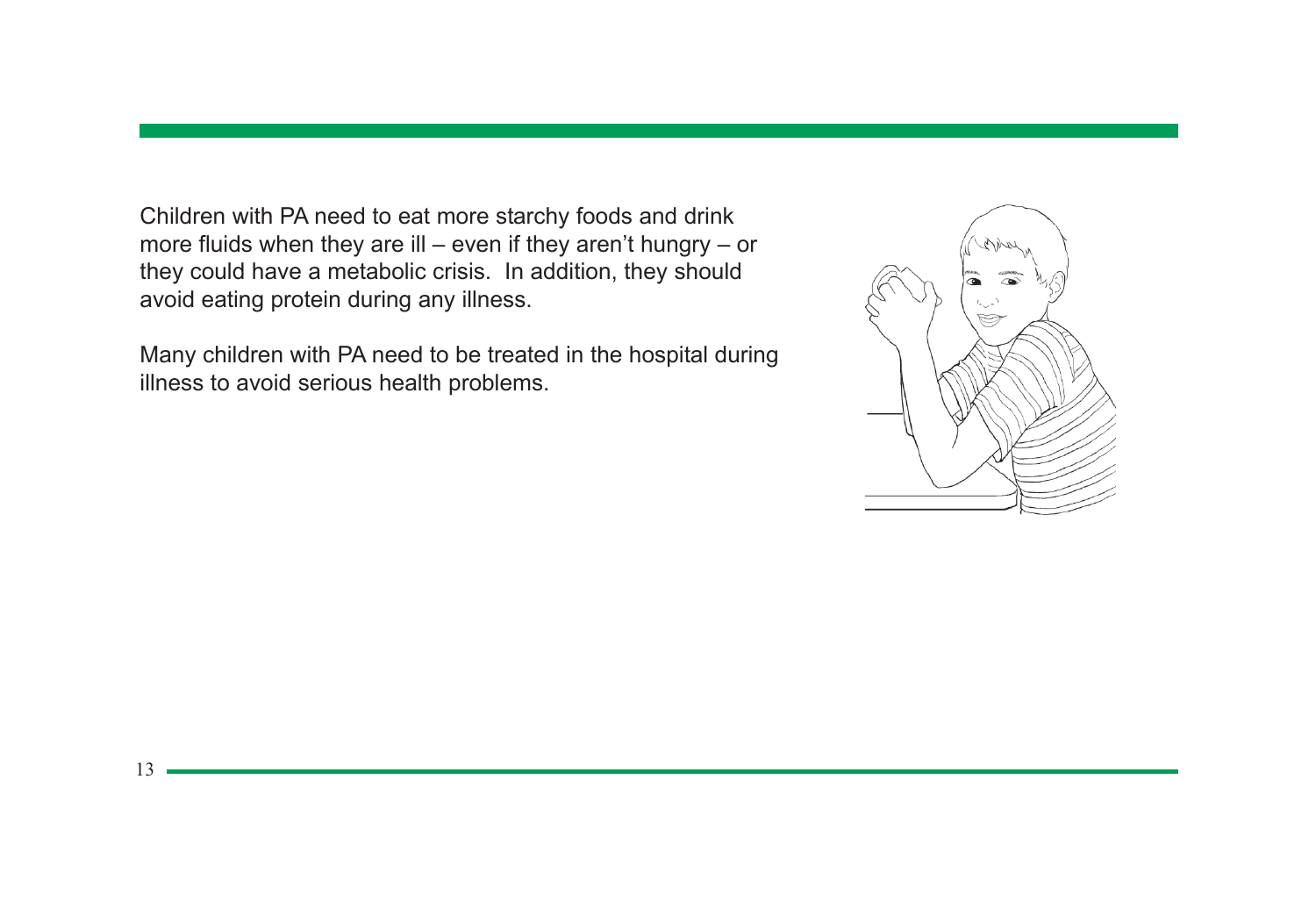## **How is PA inherited?**

PA affects both boys and girls equally.

Everyone has a pair of genes that make the PCC enzyme. In children with PA, neither of these genes works correctly. These children inherit one non-working gene for the condition from each parent. This is called autosomal recessive inheritance.

Parents of children with PA rarely have the disorder. Instead, each parent has a single non-working gene for PA. They are called carriers. Carriers are not affected because their other gene of this pair is working correctly.

When both parents are carriers, there is a 25% chance in each pregnancy for the child to have two working genes. This means the child is not a carrier and does not have the disease. There is a 50% chance for the child to be a carrier, just like the parents. There is a 25% chance for the child to have PA.

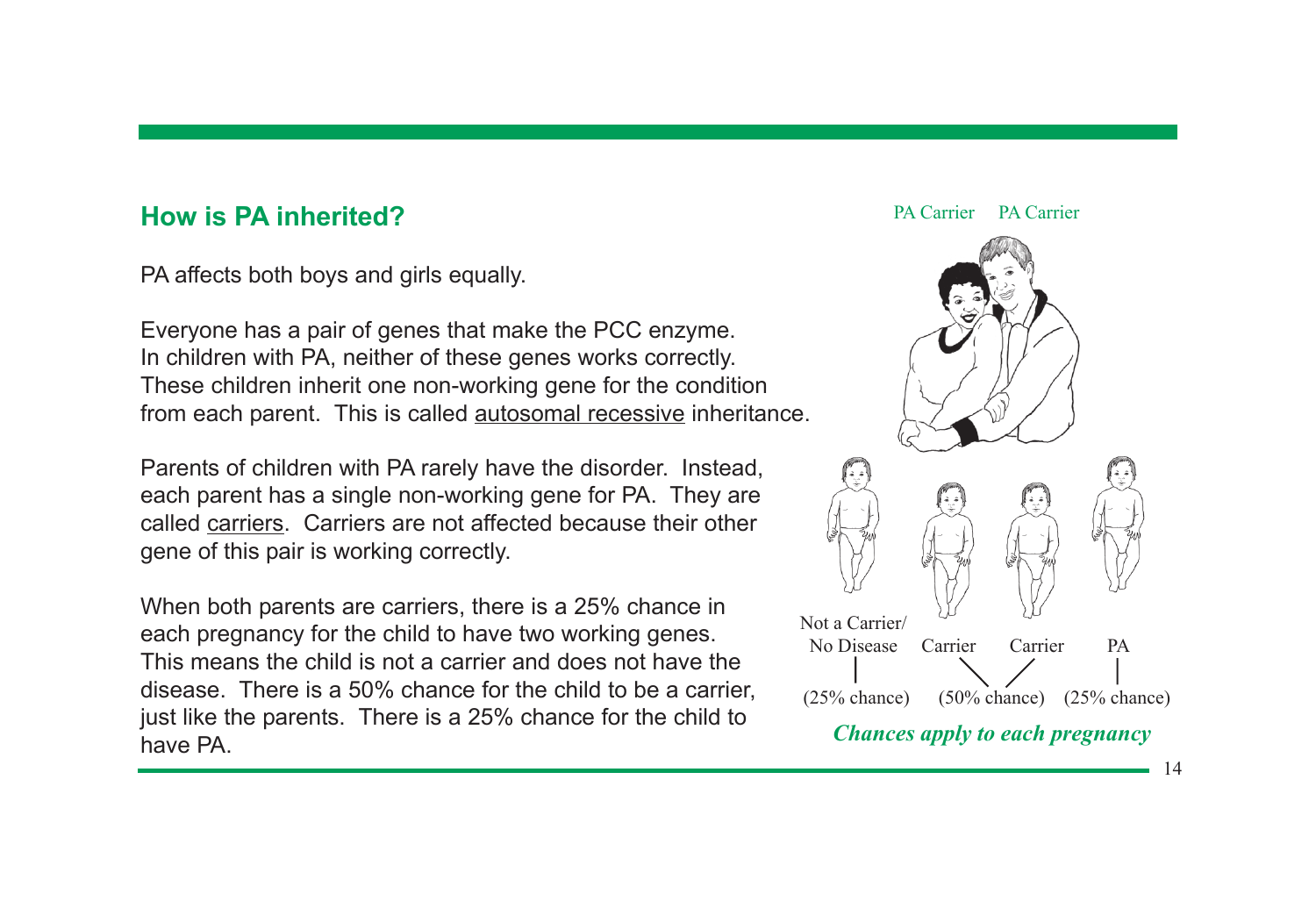Genetic counseling is available to families who have children with PA. Genetic counselors can answer your questions about how PA is inherited, options during future pregnancies, and how to test other family members. Other family members can also ask about genetic counseling and testing for PA

## **Is genetic testing available?**

Genetic testing for PA may be possible. Genetic testing, also called DNA testing, looks for changes in the pair of genes that cause PA. Talk with your genetic counselor or metabolic specialist if you have questions about DNA testing.

DNA testing may not be necessary to diagnose your child. However, if it is available, it can be helpful for carrier testing or prenatal diagnosis.

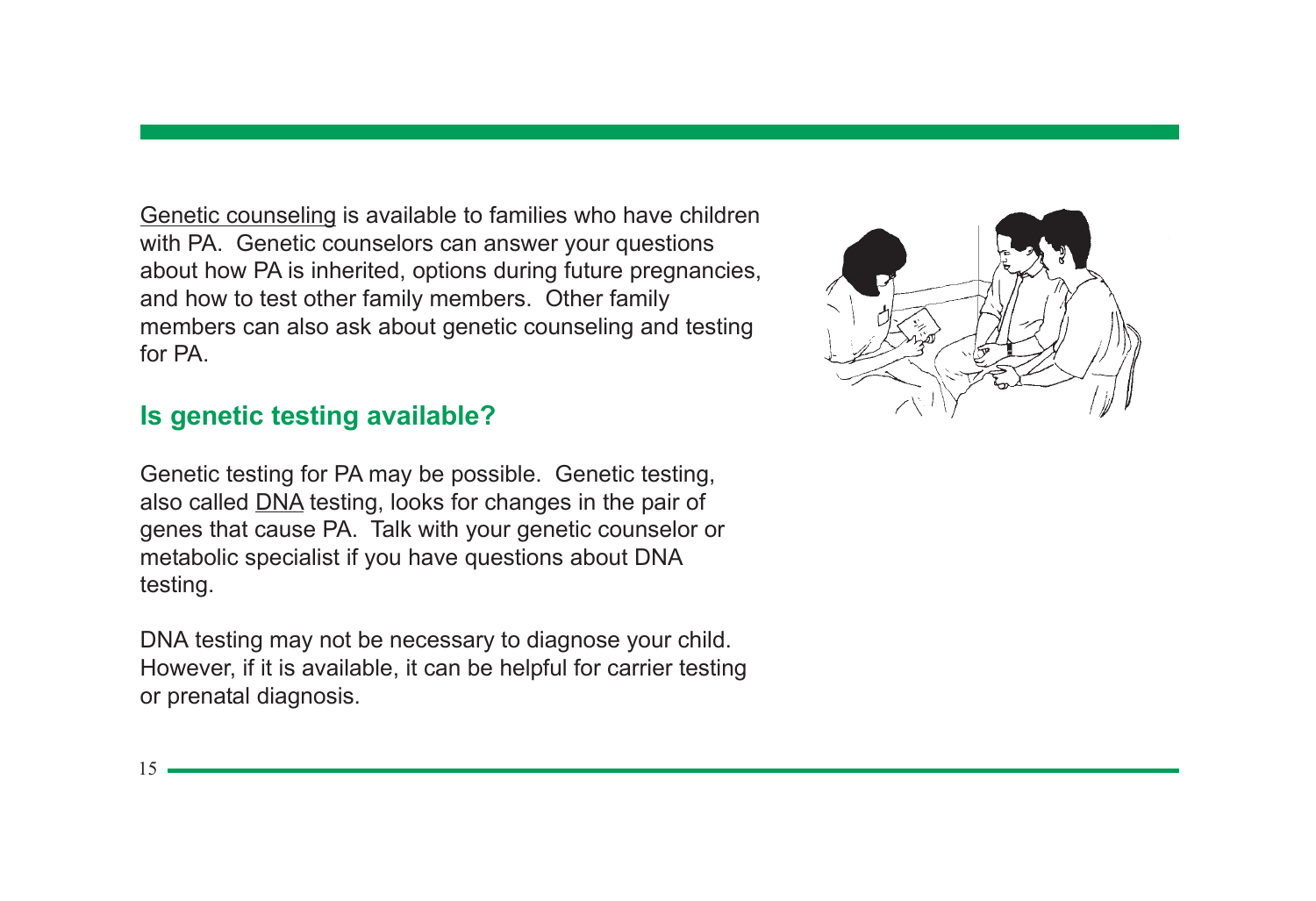## **What other testing is available?**

Special tests on blood, urine or skin samples can be done to confirm PA. Talk to your metabolic specialist or genetic counselor if you have questions about testing for PA.

# **Can you test during pregnancy?**

If both gene changes are known in your child with PA, DNA testing can be done during future pregnancies to determine if the sibling also has PA. The sample needed for this test is obtained by either CVS or amniocentesis. PA can also be found through an enzyme test using cells from the fetus. The sample needed for this test is obtained by amniocentesis.

Parents may either choose to have testing during pregnancy or wait until birth to have the baby tested. A genetic counselor can talk to you about your choices and answer questions about prenatal testing or testing your baby after birth.

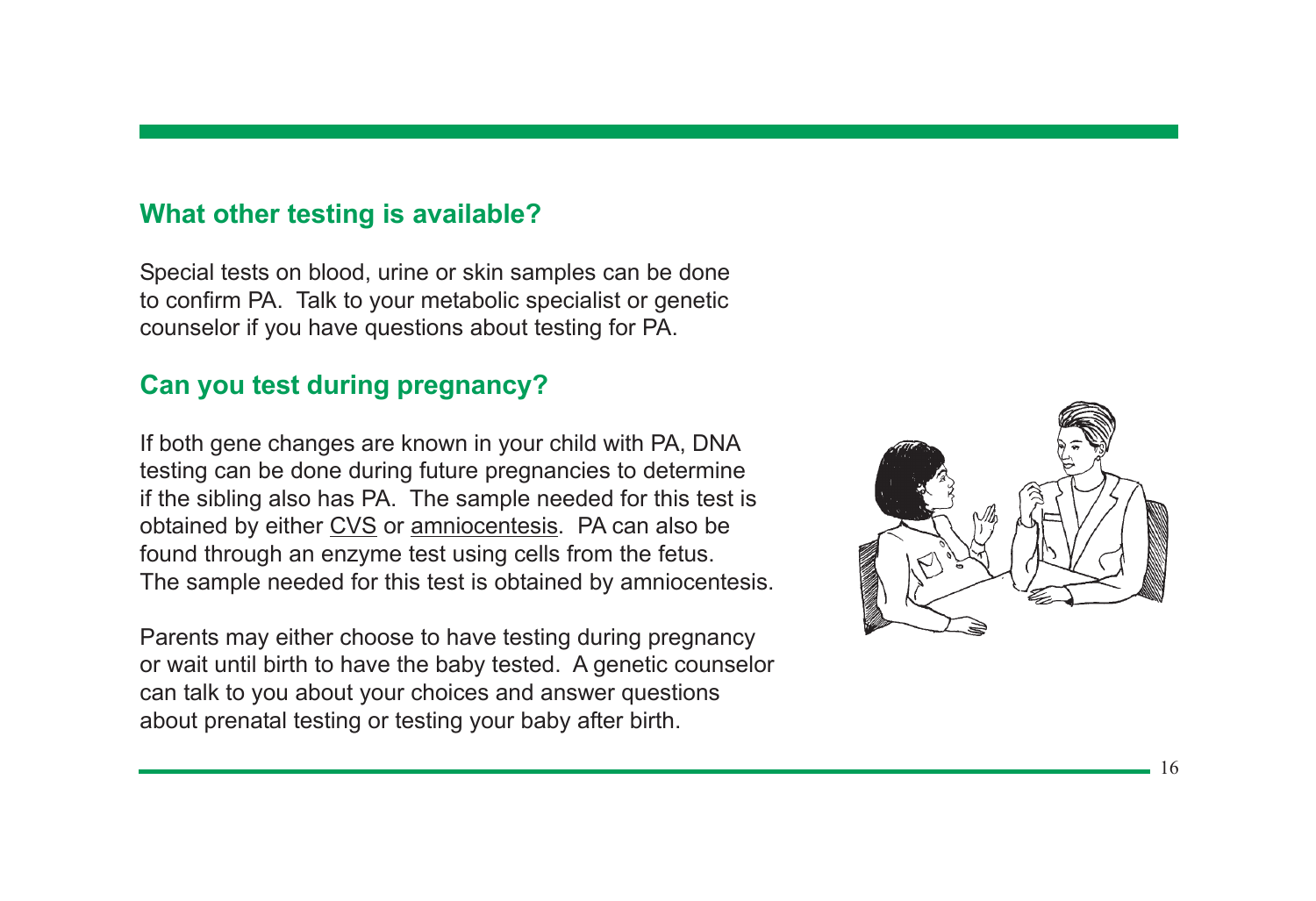## **Can other members of the family have PA or be carriers?**

Older brothers and sisters of a baby with PA who are healthy and growing normally are unlikely to have the condition. However, finding out if other children in the family have this condition may be important because treatment can prevent serious health problems. Ask your metabolic specialist or genetic counselor whether your other children should be tested.

Brothers and sisters who do not have PA still have a chance to be carriers like their parents. Carriers do not have the disorder and will never develop it.

Each of the parents' brothers and sisters has a chance to be a PA carrier. It is important for other family members to be told that they could be carriers. There is a small chance they are also at risk to have children with PA.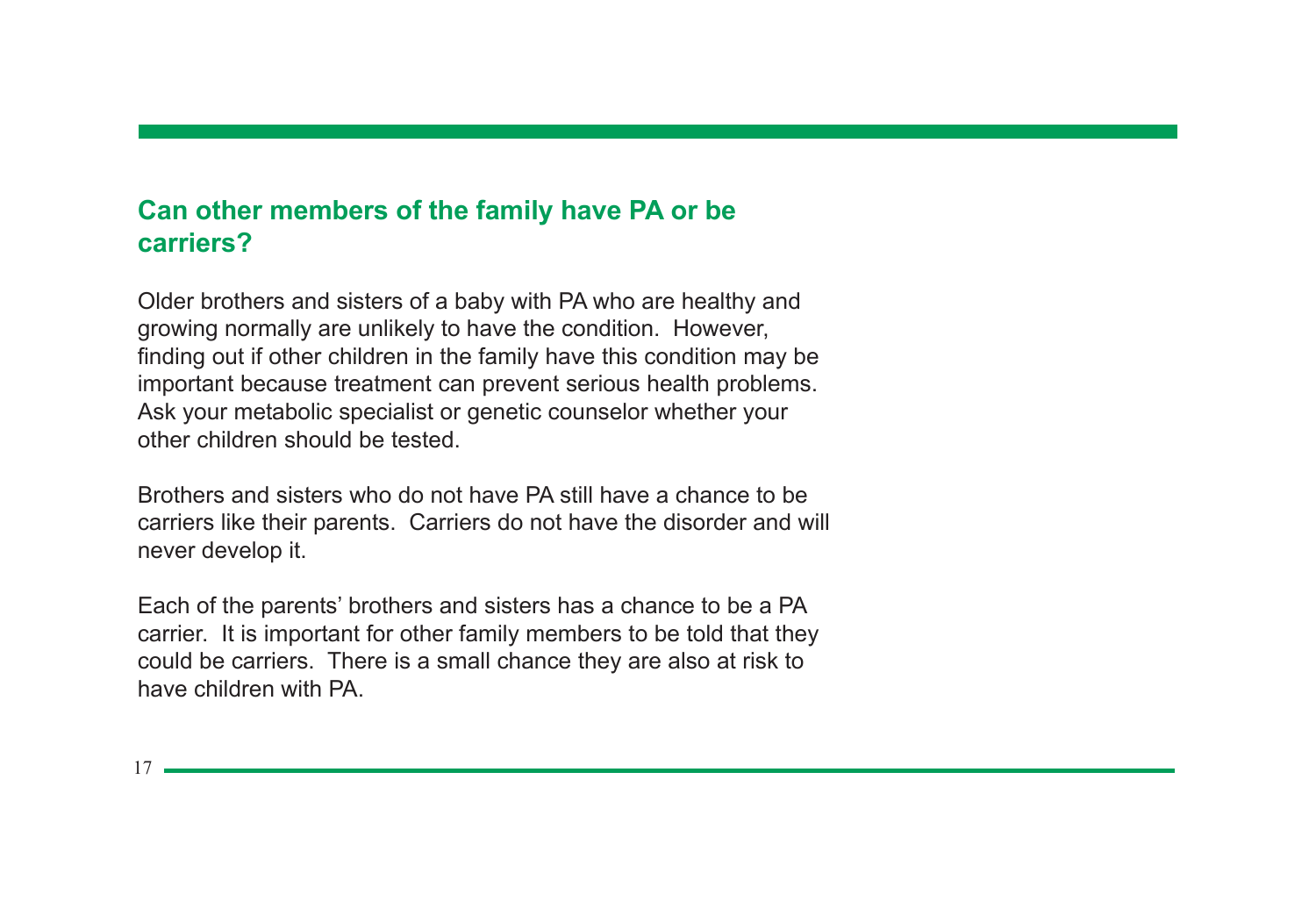When both parents are known PA carriers or have had a baby with PA, subsequent newborns should have special diagnostic testing in addition to the newborn screen to test for PA.

# **How many people have PA?**

About one in every 100,000 babies in the United States is born with PA. PA occurs in all ethnic groups around the world. It happens more often in the Arab population of Saudi Arabia. About one in 2000 to one in 5000 people of Saudi Arabian ancestry has PA.

# **Does PA go by any other names?**

PA is sometimes also called:

- Propionyl-CoA carboxylase deficiency
- PCC deficiency
- Ketotic glycinemia
- Ketotic hyperglycinemia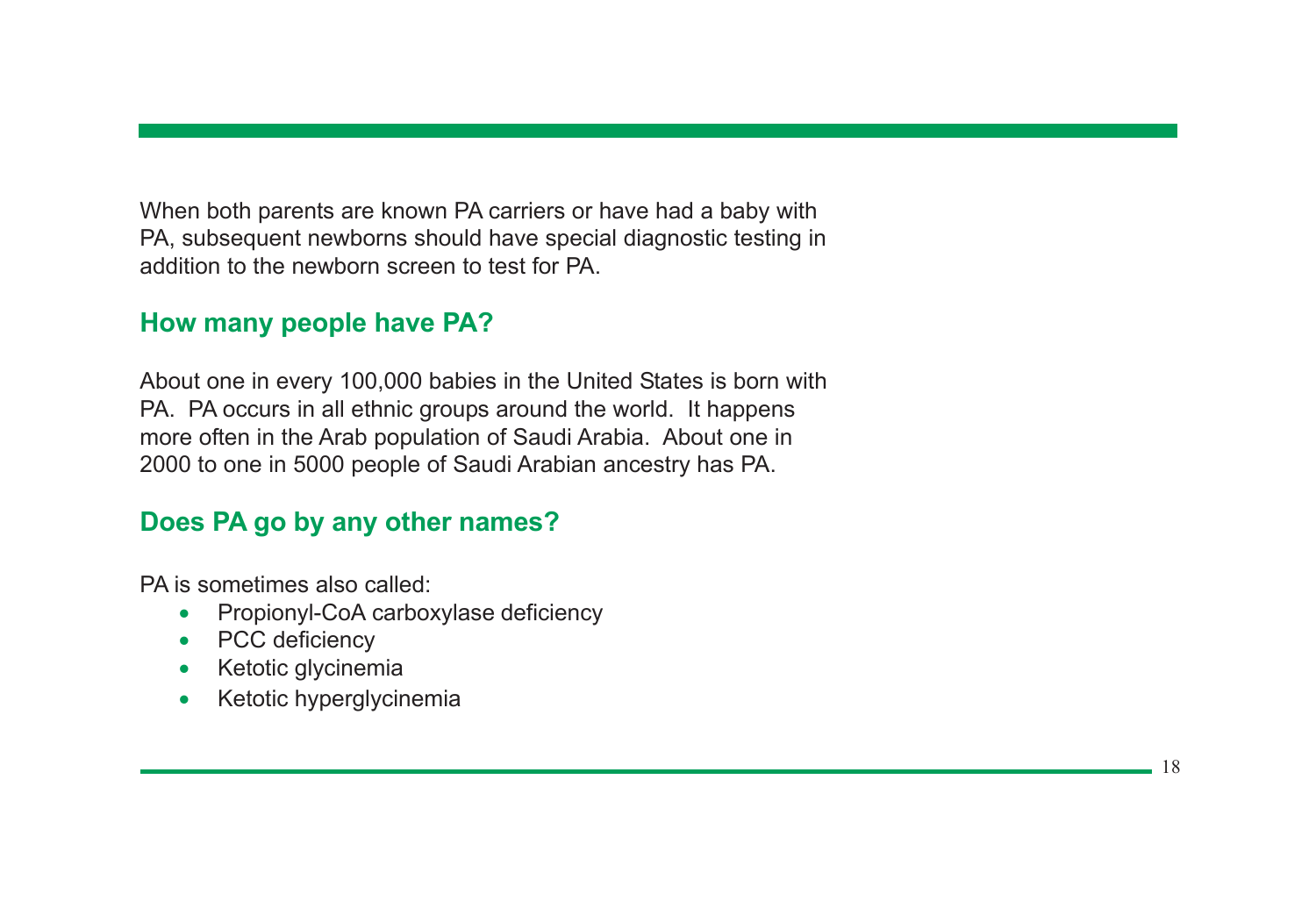## **RESOURCES**

Propionic Acidemia Foundation 1963 McCraren Highland Park, IL 60035 (847) 579-1824 www.pafoundation.com

Organic Acidemia Association 13210 35th Avenue North Plymouth, MN 55441 (763) 559-1797 www.oaanews.org

Children Living with Inherited Metabolic Disorders CLIMB Building 176 Nantwich Road Crewe, CW2 6BG United Kingdom www.climb.org.uk

Save Babies Through Screening Foundation 4 Manor View Circle Malvern, PA 19355-1622 (888) 454-3383 www.savebabies.org

Genetic Alliance 4301 Connecticut Ave. NW, Suite 404 Washington, DC 20008-2369 (202) 966-5557 www.geneticalliance.org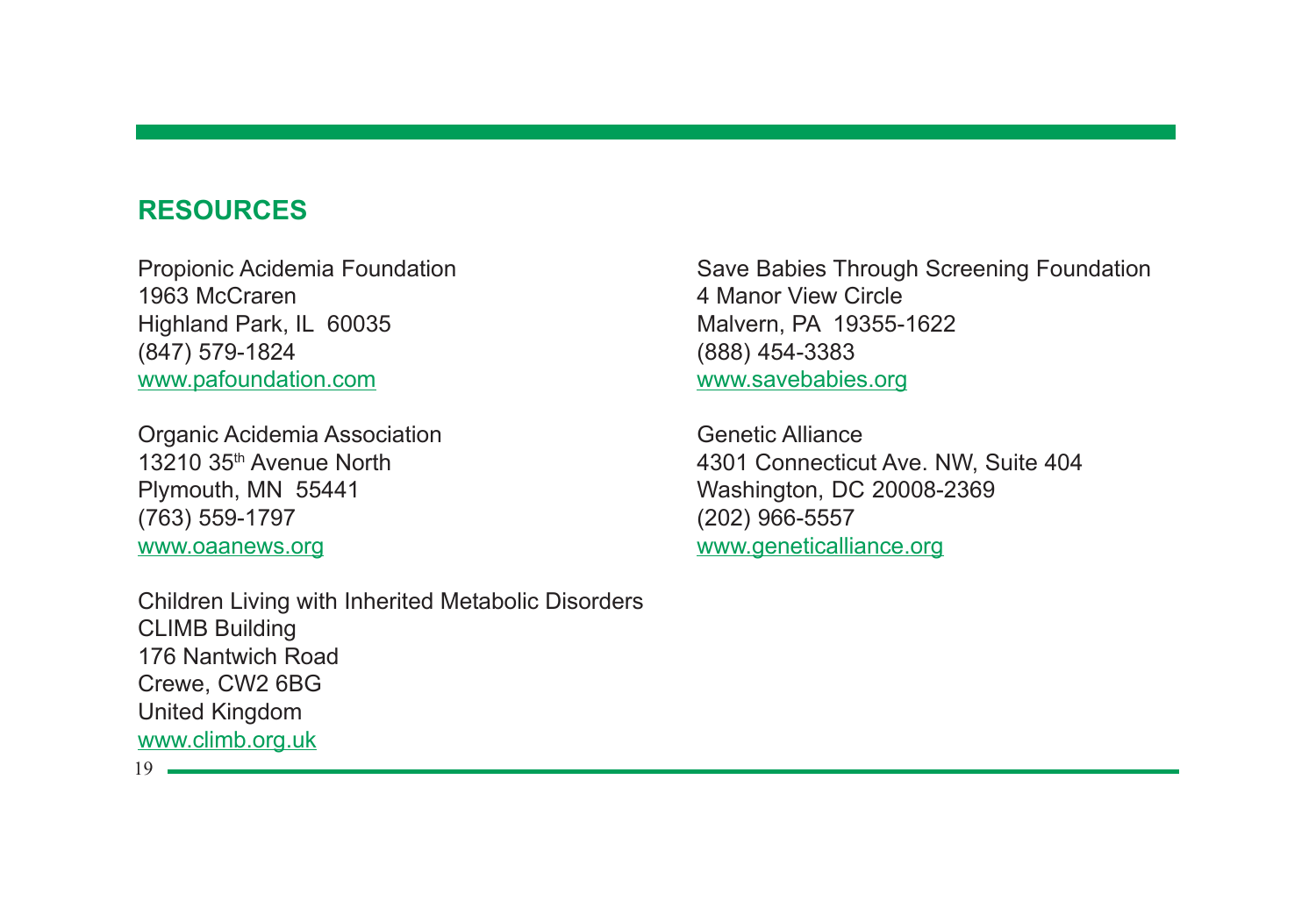# **METABOLIC CENTERS**

Cedars-Sinai Medical Center (310) 423-9914

Children's Hospital Central California (559) 353-6400

Children's Hospital & Research Center at Oakland (510) 428-3550

Children's Hospital of Los Angeles (323) 660-2450

Children's Hospital of Orange County (714) 532-8852

Children's Hospital & Health Center (619) 543-7800

Harbor/UCLA Medical Center (310) 222-3756

Kaiser Permanente Medical Center, No. Cal. (510) 752-7703

Kaiser Permanente Medical Center, So. Cal. (323) 783-6970

Los Angeles County/ USC Medical Center (323) 226-3816

Lucile Salter Packard Children's Hospital at **Stanford** (650) 723-6858

Sutter Medical Center (916) 733-6023

UC Davis Medical Center (916) 734-3112

UC San Francisco Medical Center (415) 476-2757

UC Los Angeles Medical Center (310) 206-6581

UC Irvine Medical Center (714) 456-8513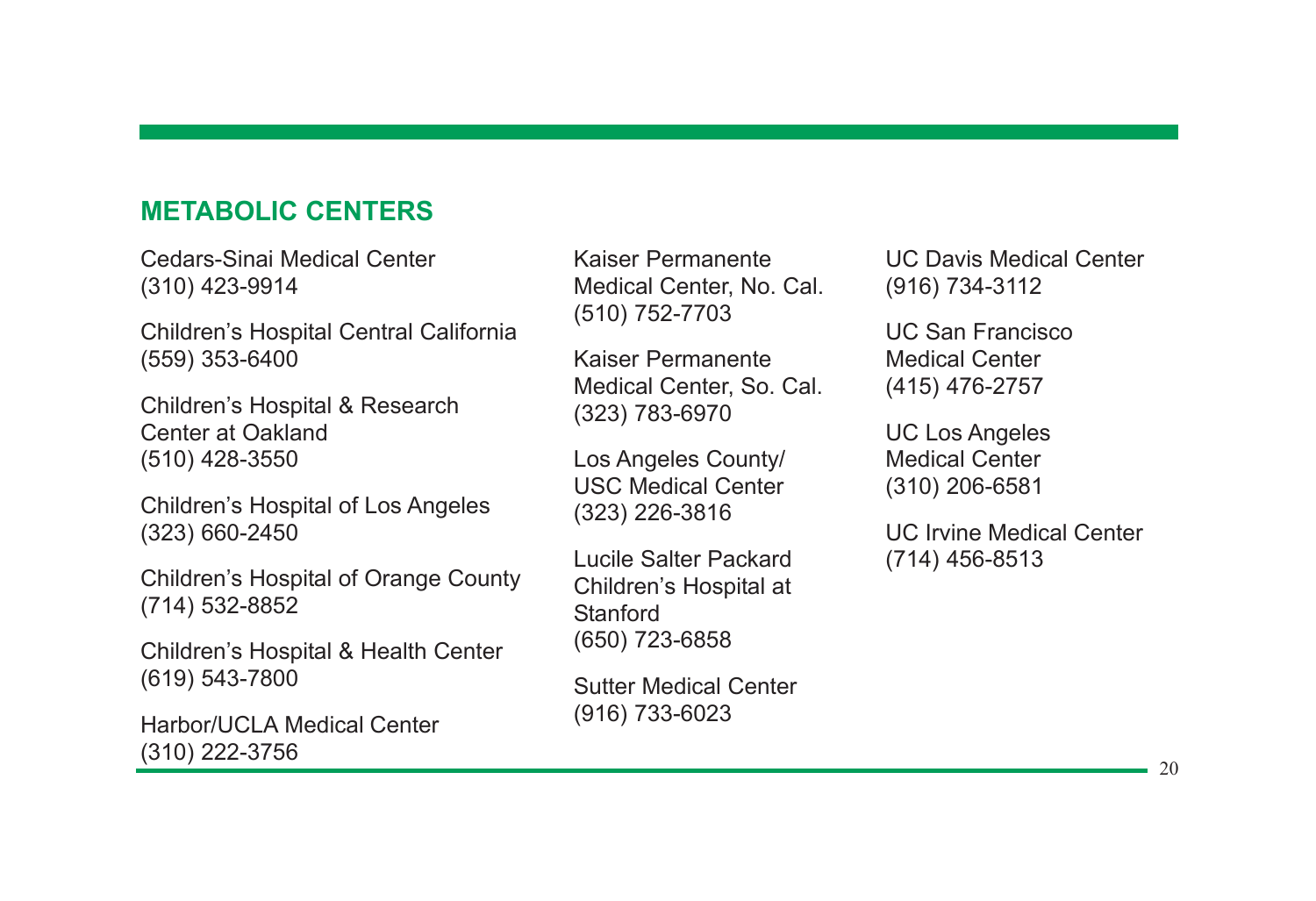# **GLOSSARY**

**Amniocentesis -** Test done during pregnancy (usually between 16 and 20 weeks). A needle is used to remove a small sample of fluid from the sac around the fetus. The sample can be used to test for certain genetic disorders in the fetus.

**Autosomal recessive -** Autosomal recessive conditions affect both boys and girls equally. How autosomal recessive inheritance works: Everyone has a pair of genes responsible for making each enzyme in the body. A person with a metabolic disorder has one enzyme that is either missing or not working properly. The problem is caused by a pair of "recessive" genes that are not working correctly. They do not make the needed enzyme. A person has to have two non-working "recessive" genes in order to have an autosomal recessive metabolic disorder. A person with an autosomal recessive disorder inherits one non-working gene from their mother and the other from their father.

**Bicarbonate -** A substance that lowers the amount of acid in the blood. It is some times used as part of the treatment for children with certain organic acid disorders.

**Carrier -** A person who has a gene mutation in one of their genes that cause a disease, but does not have any symptoms of the disease themself. The mutation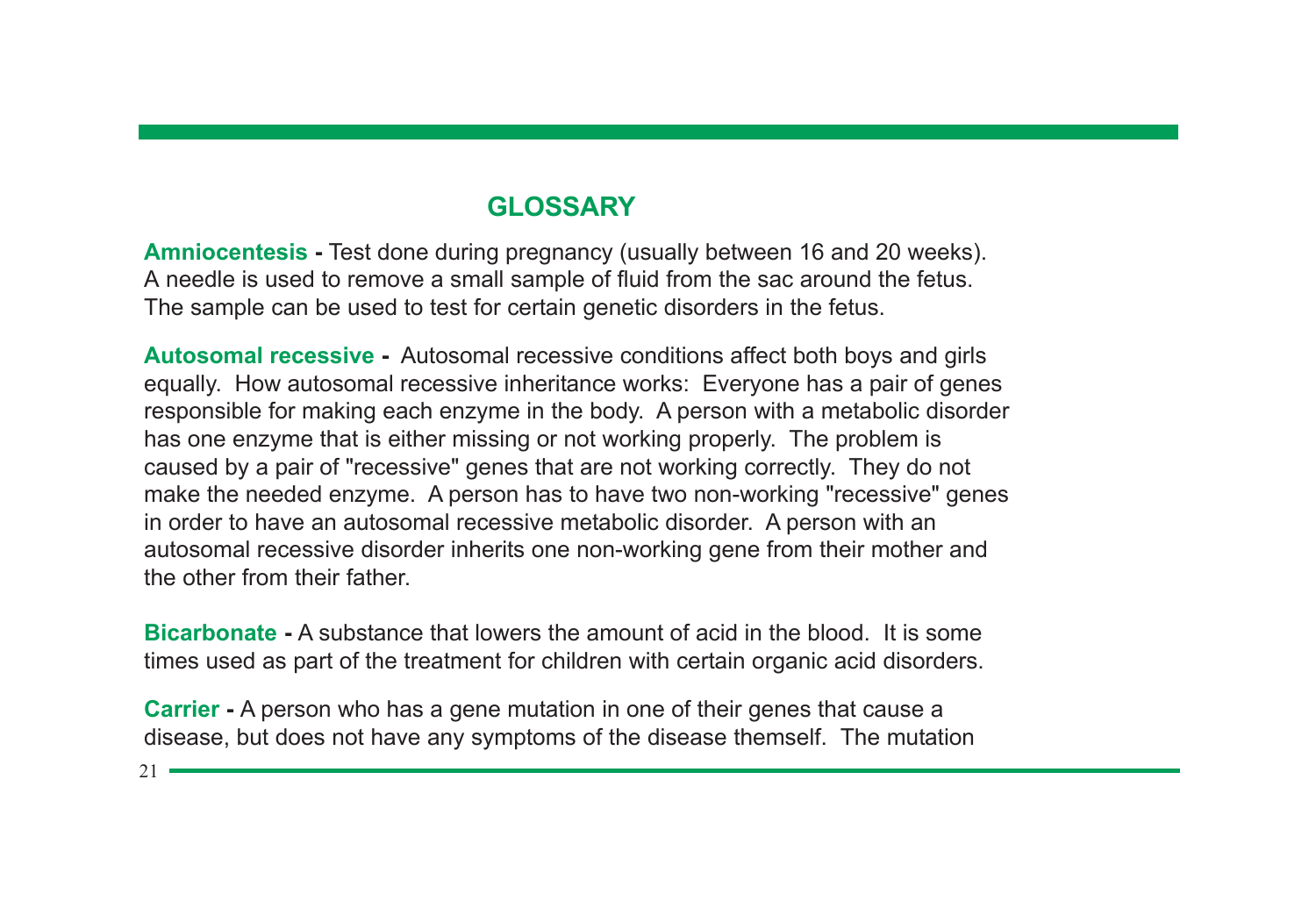is often recessive, which means that both copies of the gene have to be mutated in order for disease symptoms to develop. Carriers are able to pass the mutation onto their children and therefore have an increased chance of having a child with the disease.

**CVS -** Chorionic Villus Sampling (CVS) is a special test done during early pregnancy (usually between 10 and 12 weeks). A small sample of the placenta is removed for testing. This sample can be used to test for certain genetic disorders in the fetus.

**DNA -** Deoxyribonucleic acid (DNA) is a molecule that makes up chromosomes. It is composed of four units (called bases) that are designated A, T, G, and C. The sequence of the bases spell out instructions for making all of the proteins in an organism. The instructions set for each individual protein is a gene. A change in one of the DNA letters making up a gene is a mutation. In some cases, these mutations can alter the protein instructions and lead to disease. Each individual passes their chromosomes on to their children, and therefore pass down the DNA instructions. It is these instructions that cause certain traits, such as eye or hair color, to be inherited.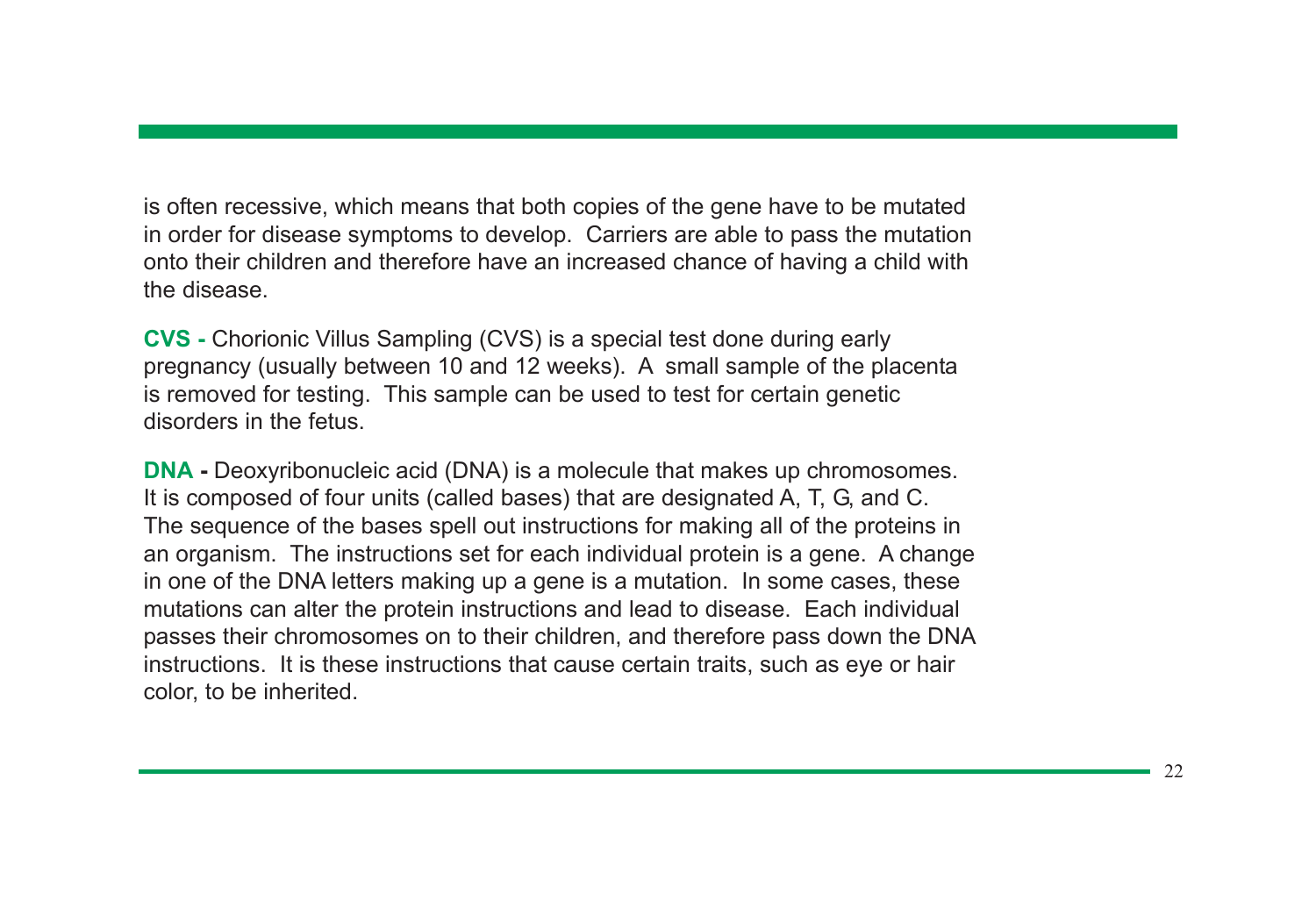**Enzyme -** A molecule that helps chemical reactions take place. For example, enzymes in the stomach speed up the process of breaking down food. Each enzyme can participate in many chemical reactions without changing or being used up.

**Gene -** A segment of DNA that contains the instructions to make a specific protein (or part of a protein). Genes are contained on chromosomes. Chromosomes, and the genes on those chromosomes, are passed on from parent to child. Errors in the DNA that make up a gene are called mutations and can lead to diseases.

**Genetic Counseling -** Genetic counseling gives patients and their families education and information about genetic-related conditions and helps them make informed decisions. It is often provided by Genetic Counselors or Medical Geneticists who have special training in inherited disorders.

**Glucose -** A type of sugar made from the carbohydrates in food. Glucose is found in the blood. It is the main source of energy for the body and brain.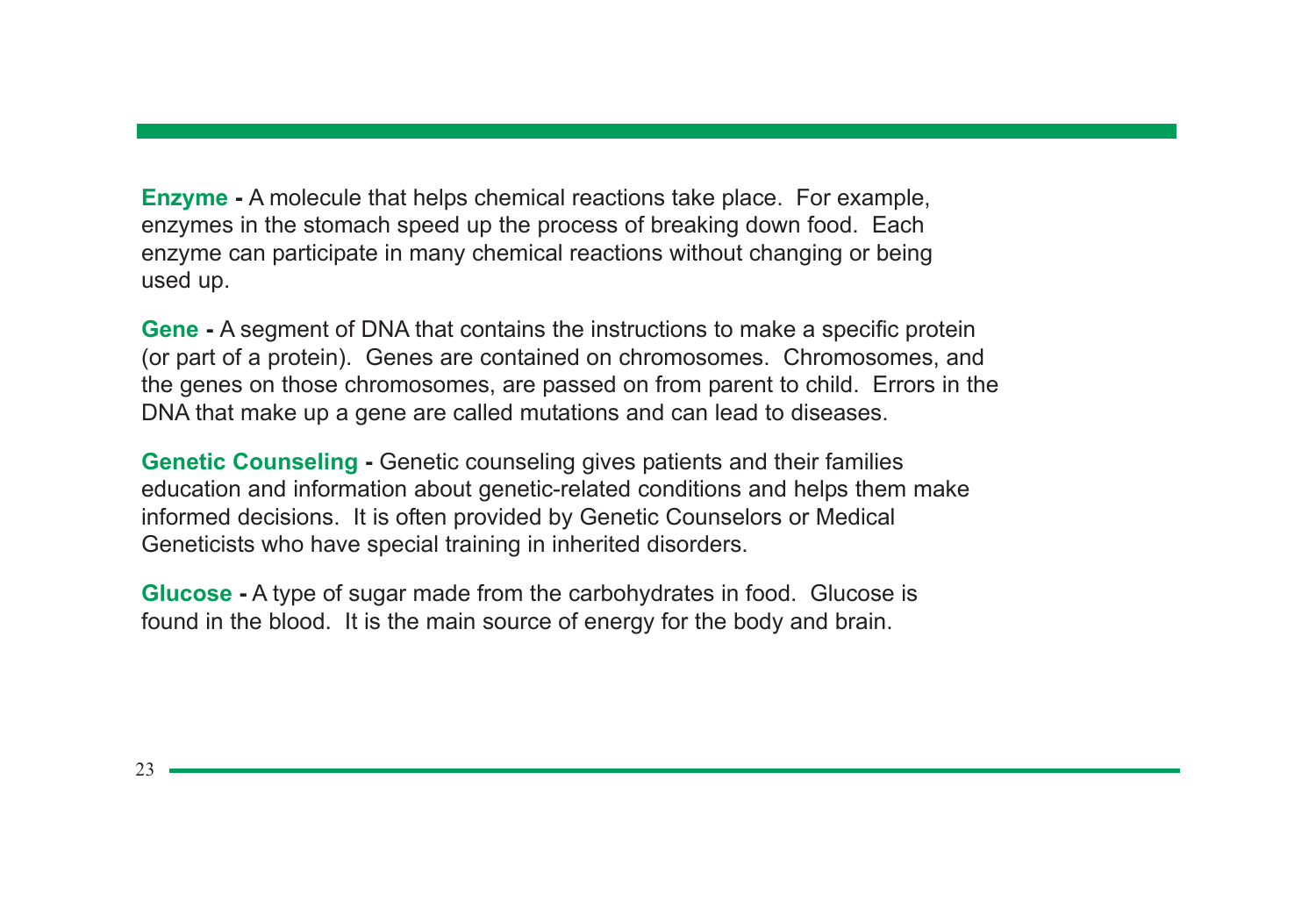**Metabolic Crisis -** A serious health condition caused by low blood sugar and the build-up of toxic substances in the blood. Symptoms of a metabolic crisis are: poor appetite, nausea, vomiting, diarrhea, extreme sleepiness, irritable mood and behavior changes. If not treated, breathing problems, seizures, coma, and sometimes even death can occur. Metabolic crises happen more often in people with certain metabolic disorders (some fatty acid oxidation disorders, amino acid disorders, and organic acid disorders). They are often triggered by things like illness or infection, going without food for a long time, and, in some cases, heavy exercise.

**Osteoporosis -** A condition that causes the bones to become thinner over time. People with this condition have a higher chance for bone fractures.

**Seizure -** Also called "convulsions" or "fits." During a seizure, a person loses consciousness and control of their muscles. It may also cause involuntary movements. Seizures can happen for many reasons. Some causes are metabolic disorders, a metabolic crisis, brain injury, and infection.

**Stroke -** When the blood or oxygen supply to part of the brain is stopped. It can be caused by a blood clot or a leak in a blood vessel. It may cause loss of speech, language, and the ability to move certain body parts. If severe, it can cause death.